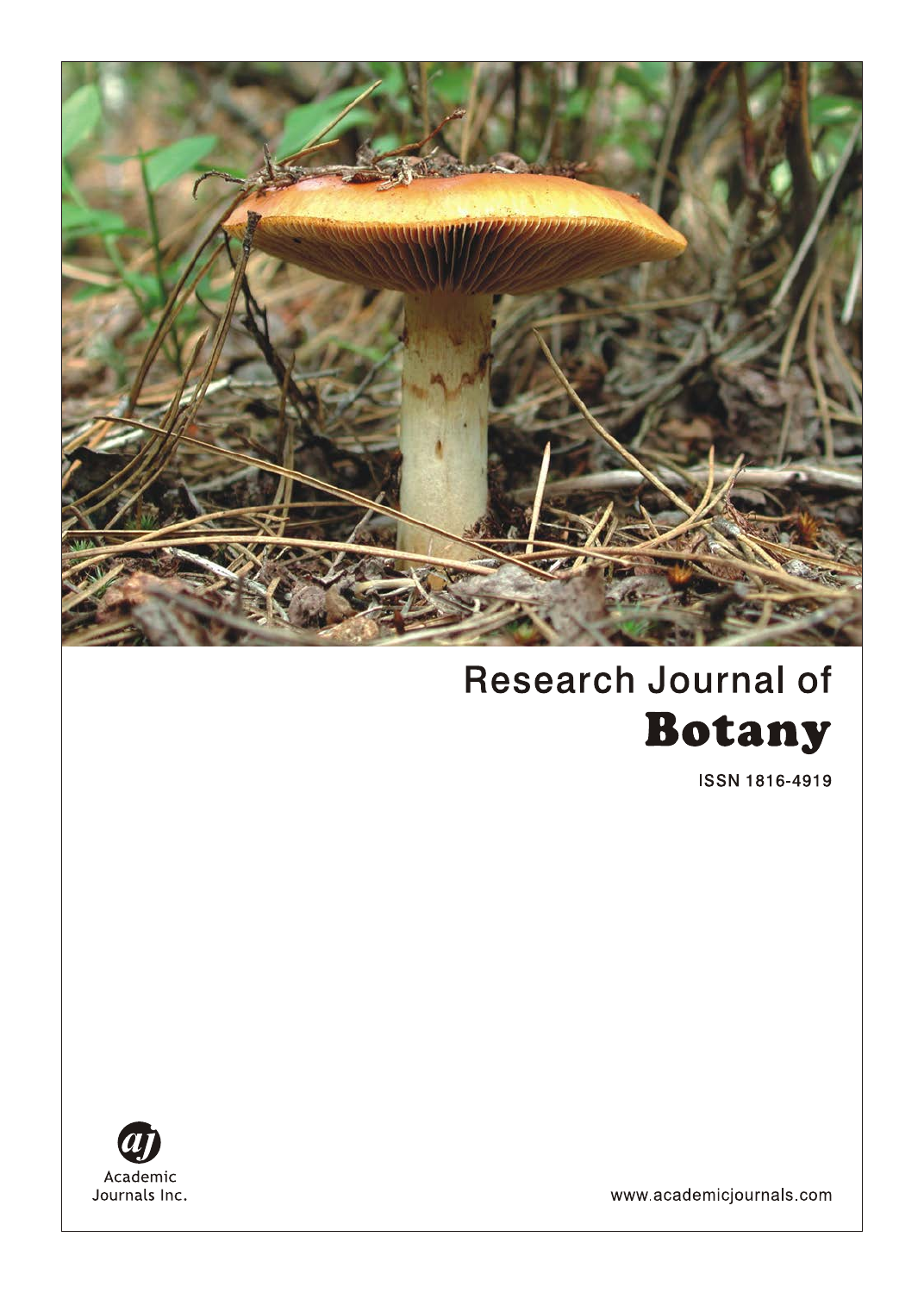#### **OPEN ACCESS Research Journal of Botany**

ISSN 1816-4919 DOI: 10.3923/rjb.2020.1.5



## **Research Article Comparative Studies of Four Varieties of** *Manihot esculenta* **Crantz**

Okonwu Kalu and Eyaba Mary Agara

Department of Plant Science and Biotechnology, University of Port Harcourt, P.M.B. 5323, Port Harcourt, Nigeria

### Abstract

Background and Objective: Cassava products available in market for human consumption are from different cassava varieties. The study evaluated and compared some of the morphological and biochemical indices in 4 varieties of cassava (Manihot esculenta). Materials and Methods: The morphological parameters assessed were number of nodes, internodes, petiole length, stem length, stem color, leaf color and nature of branching per plant, while the biochemical indices were chlorophyll content of the leaves, hydrogen cyanide and proximate composition of the roots. Four varieties of cassava used were TMS 96/0603, TMS 92/0326, TMS 30572 and Umucass 44. Standard procedures were followed in the morphological and biochemical assessments. Results: The study showed morphological and biochemical differences among the four cassava varieties. Umucass 44 variety had the highest number of nodes with the lowest value for leaf petiole length compared to others. The early-branching and highest stem-length were observed in TMS 96/0603 variety, while others showed late-branching. The varieties with light-green pigmentation had the highest total chlorophyll content (TMS 92/0326>Umucass 44) followed by greenish-purple (TMS 30572) and dark-green (TMS 96/0603). The chlorophyll b of TMS 92/0326 variety was significantly different from the chlorophyll b of other varieties. TMS 92/0326 variety had the highest hydrogen cyanide content compared to other varieties. Crude fibre content was higher than the carbohydrate content in Umucass 44 variety, but the reverse was the case for other varieties. Conclusion: The study suggests the consumption of Umucass 44, TMS 96/0603 and TMS 30572 varieties based on the low cyanide content.

Key words: Pigmentation, morphological differences, nutritional composition, cassava varieties

Citation: Okonwu Kalu and Eyaba Mary Agara, 2020. Comparative studies of 4 varieties of Manihot esculenta Crantz, Res. J. Bot., 15: 1-5.

Corresponding Author: Okonwu Kalu, Department of Plant Science and Biotechnology, University of Port Harcourt, P.M.B. 5323, Port Harcourt, Nigeria

Copyright: © 2020 Okonwu Kalu and Eyaba Mary Agara. This is an open access article distributed under the terms of the creative commons attribution License, which permits unrestricted use, distribution and reproduction in any medium, provided the original author and source are credited.

Competing Interest: The authors have declared that no competing interest exists.

Data Availability: All relevant data are within the paper and its supporting information files.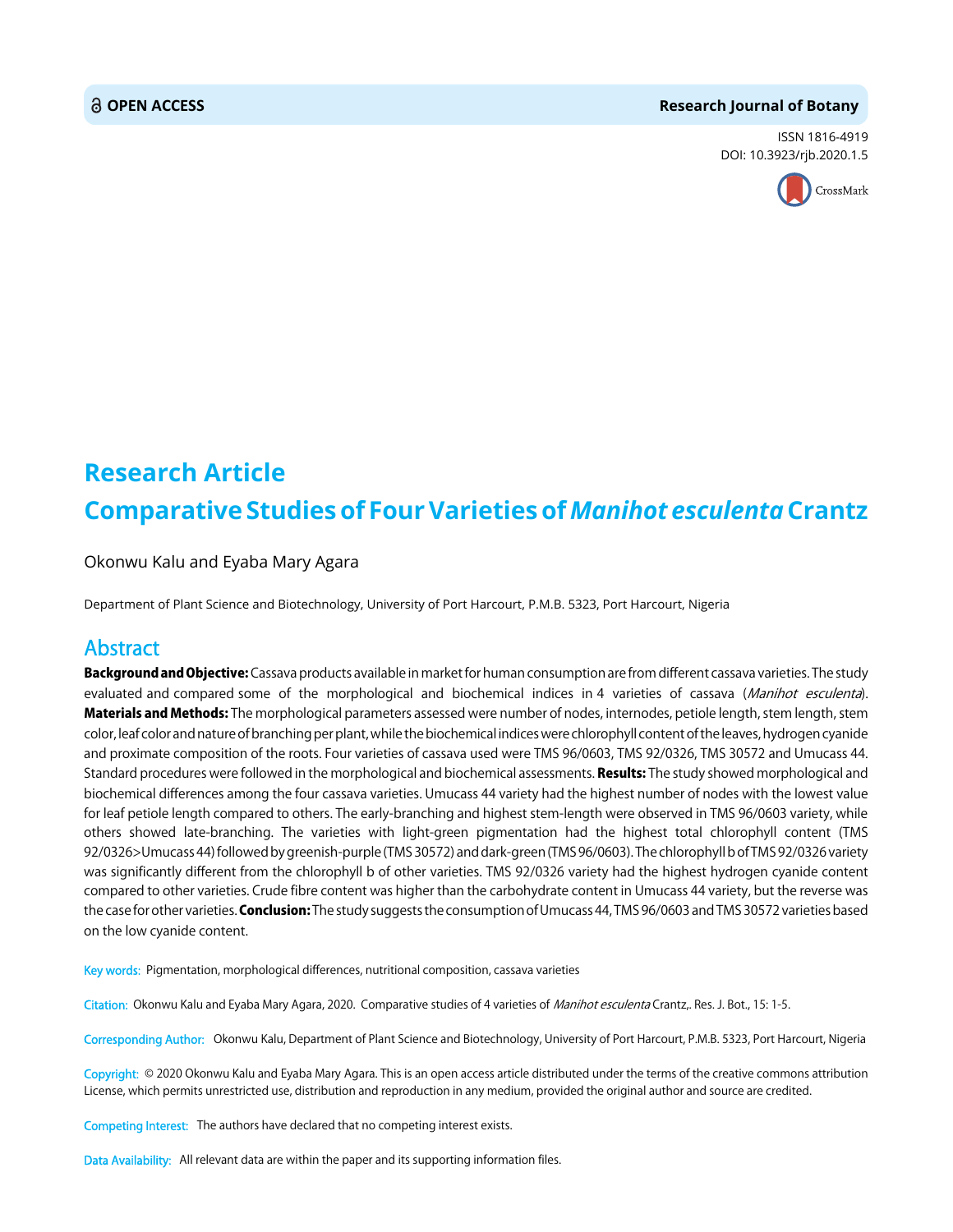#### INTRODUCTION

Manihot esculenta Crantz belongs to Euphorbiaceae family, commonly known as cassava, is a woody shrub<sup>1</sup>. According to Henry<sup>2</sup>, it is majorly cultivated as an annual crop for its edible starchy tuberous roots in the tropical and subtropical regions of the world. Ukpabi<sup>3</sup> reported that M. esculenta was highly ranked among crops that convert light energy into chemical energy (carbohydrate) per unit geographic area. However, this starchy tuberous root contains cyanogenic glycosides and other nutritional content such as; protein, fibre, ash and lipid. It was earlier reported by IITA<sup>4</sup> that M. esculenta serves as basic diet for millions of people, especially Nigerian. Also, *M. esculenta* supply high yields of energy per unit area compared to Zea mays and plays a crucial role in food security, serves as a cash crop<sup>5,6</sup>. Manihot esculenta has been used to make variety of products like; chips, fufu, garri, starch flour, ethanol, biofuel, medicinal products and feed for livestock<sup>7</sup>. Africa currently accounts for more than 50% of the world's annual output of 184 million Mt in 2002, rising to 230 million Mt in 2008 with Nigeria being the leading producer<sup>8</sup>. This rise in production in Nigeria was as a result of improved M. esculenta varieties that have high yielding capacity, pest and disease resistance<sup>9</sup>. Although, this increase in production is considered low compared to the population dynamics of Nigeria, which is on the increase continuously. According to Aerni<sup>10</sup>, most subsistence farmers have continued to use local cultivars which has resulted in low yields due to insufficient supply of good planting materials. Eze and Ugwuoke<sup>11</sup> reported that cassava tuber yield is influenced by both the quality of planting material used and the agronomic practices employed.

Sequel to the role of *M. esculenta* in the food-web, mostly in Nigeria, the study evaluated, compared some of the morphological characteristics and biochemical indices of 4 cassava varieties (TMS 96/0603, TMS 92/0326, TMS 30572 and Umucass 44) cultivated and consumed in Port Harcourt, Nigeria.

Table 1: Morphological variation of 4 varieties of cassava

#### MATERIALS AND METHODS

The four varieties of cassava (TMS 96/0603, TMS 92/0326, TMS 30572 and Umucass 44) used were obtained from the Agricultural Development Programme (ADP), Port Harcourt, Nigeria. The study was carried out at school-to-land farm under ADP in the year 2017. The study compared some of the morphological features and biochemical compositions of these cassava varieties. The morphological parameters assessed were number of nodes, internodes, petiole length, stem length, nature of branching, stem color and leaf color while the biochemical indices assessed were chlorophyll content, hydrogen cyanide and proximate composition (crude protein, carbohydrate, moisture, ash, crude fibre and crude lipid).

The number of nodes of the cassava varieties were determined by direct counting, while nature of branching, stem color and leaf color were by visual observation. Also, internodes, petiole length and stem length were measured by using meter rule. For some of the biochemical indices, the chlorophyll contents were obtained following standard method<sup>12-14</sup>, while AOAC<sup>15</sup> was used to determine the proximate composition of these cassava varieties. The hydrogen cyanide of the cassava varieties was determined according to method earlier used by Onwuka<sup>16</sup>.

Statistical analysis: Data of all observations were analyzed as Means±Standard deviation subjected to one-way analysis of variance (ANOVA).

#### RESULTS AND DISCUSSION

Morphological characters and chlorophyll content: The morphological characters assessed among the four cassava plant varieties and the chlorophyll content of the leaves are presented in Table 1 and 2, respectively. There are obvious morphological differences among the varieties; Umucass 44 variety had the highest number of nodes with the lowest

| Parameters          | Cassava variety   |                  |                   |                  |  |  |
|---------------------|-------------------|------------------|-------------------|------------------|--|--|
|                     | TMS 96/0603       | TMS 92/0326      | TMS 30572         | Umucass 44       |  |  |
| Time of planting    | 12/10/2017        | 12/10/2017       | 7/10/2017         | 12/10/2017       |  |  |
| Number of nodes     | $40.00 \pm 10.00$ | $38.00 \pm 8.73$ | $37.00 \pm 00.70$ | $46.00 \pm 2.12$ |  |  |
| Internodes (cm)     | $30.15 \pm 00.72$ | $3.050 \pm 1.64$ | $30.08 \pm 00.99$ | $30.28 \pm 1.32$ |  |  |
| Petiole length (cm) | $16.96 \pm 60.17$ | $28.50 \pm 5.58$ | 27.90 ± 50.57     | $11.05 \pm 5.11$ |  |  |
| Stem length (cm)    | $75.66 \pm 30.60$ | $69.66 \pm 4.04$ | $55.00 \pm 40.24$ | $66.50 \pm 2.12$ |  |  |
| Leaf color          | Dark green        | Light green      | Greenish-purple   | Light green      |  |  |
| Stem color          | Dark brown        | Brown            | Light green       | Grey             |  |  |
| Nature of branching | Early-branching   | Late-branching   | Late-branching    | Late-branching   |  |  |

Mean±Standard deviation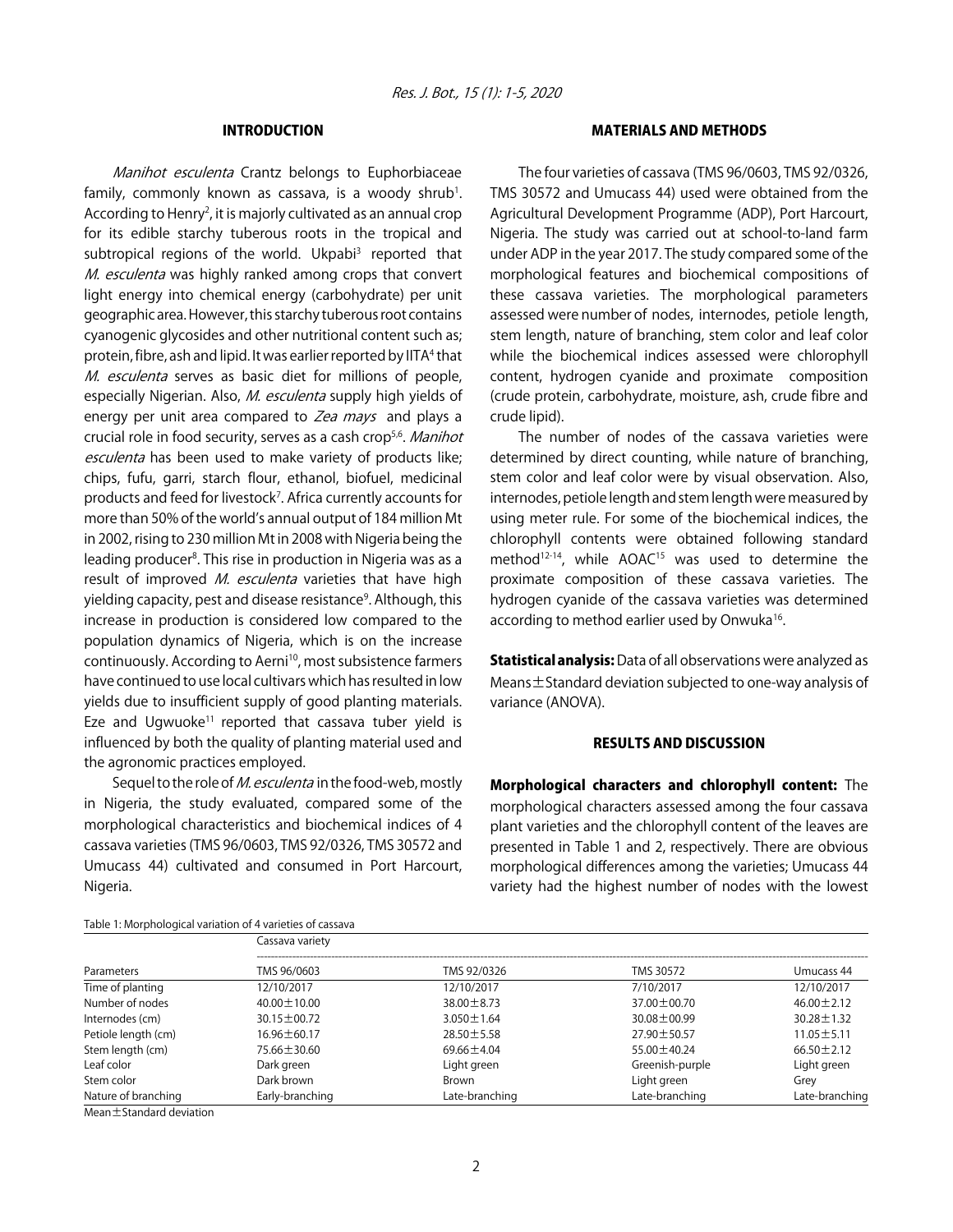#### Table 2: Chlorophyll content (mg  $g^{-1}$ ) of 4 varieties of cassava

| Cassava variety | Chlorophyll      |                  |                   |  |  |
|-----------------|------------------|------------------|-------------------|--|--|
|                 |                  | b                | Total chlorophyll |  |  |
| TMS 96/0603     | 47.09±1.54       | $28.61 \pm 1.17$ | 75.70 ± 2.48      |  |  |
| TMS 92/0326     | 54.40±1.47       | $42.29 \pm 2.06$ | $96.49 \pm 3.71$  |  |  |
| TMS 30572       | $46.74 \pm 2.24$ | $29.04 \pm 1.78$ | 75.76 ±4.01       |  |  |
| Umucass 44      | $47.43 \pm 2.00$ | $28.39 \pm 1.65$ | 76.19 ± 3.36      |  |  |

Mean±Standard deviation

#### Table 3: Proximate nutritional and hydrogen cyanide composition of 4 varieties of cassava

|                                  | Cassava variety |             |           |            |  |
|----------------------------------|-----------------|-------------|-----------|------------|--|
| Composition                      | TMS 96/0603     | TMS 92/0326 | TMS 30572 | Umucass 44 |  |
| Crude protein (%)                | 2.190           | .750        | 2.630     | 2.630      |  |
| Carbohydrate (%)                 | 32.91           | 27.13       | 26.49     | 16.67      |  |
| Moisture (%)                     | 47.82           | 61.71       | 50.96     | 55.74      |  |
| Ash (%)                          | 0.530           | 0.085       | 0.520     | 0.050      |  |
| Crude fibre (%)                  | 15.65           | 8.105       | 18.64     | 23.99      |  |
| Crude lipid (%)                  | 0.900           | 1.220       | 0.760     | 0.920      |  |
| Hydrogen cyanide (mg $kg^{-1}$ ) | 65.00           | 140.00      | 55.00     | 50.00      |  |

value for leaf petiole length compared to others (TMS 96/0603, TMS 92/0326 and TMS 30572). The presence of more nodes suggested that a short-stem length could be used during vegetative propagation than long stem length with minimal number of nodes. The early-branching was observed in TMS 96/0603 variety, while others (TMS 92/0326, TMS 30572 and Umucass 44) showed late-branching and this early-branching could be the reason for the highest stem-length recorded in TMS 96/0603.

It was observed that the varieties with light-green pigmentation had the highest total chlorophyll content (TMS 92/0326>Umucass 44) followed by greenish-purple (TMS 30572) and dark-green (TMS 96/0603). The chlorophyll b of TMS 92/0326 variety was significantly different from the chlorophyll b of other varieties (TMS 96/0603, TMS 30572 and Umucass 44). The ratio of chlorophyll a to chlorophyll b is approximately 1:1 in TMS 92/0326, while others (TMS 96/0603, TMS 30572 and Umucass 44) had a ratio of 1:2. Kim et  $al^{17}$  documented that specific wavelengths of light like blue-light are crucial in plant physiological processes like germination, stem growth and biomass accumulation. Also, Samuoliene et al.<sup>18</sup> reported the vital role of blue-light in chlorophyll biosynthesis and chloroplast maturation, stomatal opening and enzyme synthesis photosynthesis processes.

#### Proximate nutritional and hydrogen cyanide composition:

The nutritional composition and hydrogen cyanide content among the four cassava varieties varied (Table 3). This observation is in line with the work of Chavez *et al.*<sup>19</sup>, who documented that there is difference in the nutritive value of M. esculenta roots. Crude fibre content was higher than the

carbohydrate content in Umucass 44 variety, but the reverse was the case for TMS 96/0603, TMS 92/0326 and TMS 30572 varieties. Across the varieties, higher percentage moisture content showed lower percentage ash content. Also, crude protein was low compared to carbohydrate among the 4 varieties. However, the carbohydrate content of the 4 M. esculenta varieties were lower compared to the work of Adepoju and Nwangwu<sup>20</sup> on cassava. The percentage crude protein of the four varieties are within the range (1.2-3.5%) as reported by Emmanuel et  $al^{21}$ , who investigated 6 cassava varieties. The value of hydrogen cyanide in TMS 92/0326 variety was twice compared to other varieties (TMS 96/0603, TMS 30572 and Umucass 44). According to Aregheore and Agunbiade<sup>22</sup>, *M. esculenta* that grows in drought condition usually has high cyanide toxins. Wilson and Dufour<sup>23</sup> documented that low cyanide from sweet M. esculenta has <50 ppm cyanogenic equivalents while high cyanide from bitter *M. esculenta* has >100 ppm cyanogenic equivalent. Most bitter *M. esculenta* varieties are tolerant to drought, readily available in the market place and a lot cheaper in price value<sup>24</sup>. Manihot esculenta intake with high cyanide content may amount to food poisoning, which results in death<sup>25</sup>.

#### **CONCLUSION**

Manihot esculenta varieties differ in their morphological and biochemical compositions. Umucass 44 variety had the highest number of nodes with the lowest value for leaf petiole length compared to others (TMS 96/0603, TMS 92/0326 and TMS 30572). The early-branching was observed in TMS 96/0603 variety with the highest stem-length while others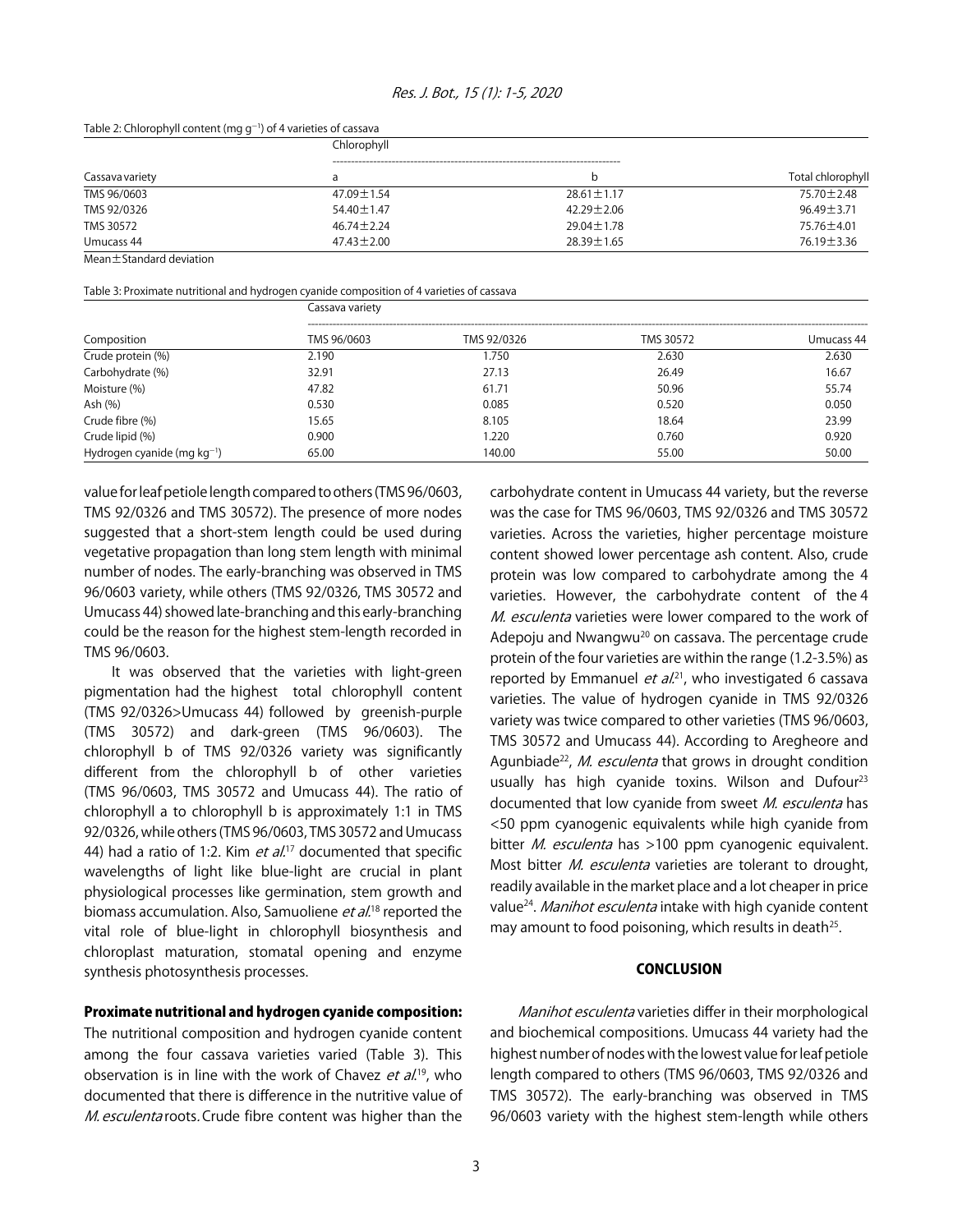(TMS 92/0326, TMS 30572 and Umucass 44) showed late-branching. It was observed that the varieties with light-green pigmentation had the highest total chlorophyll content compared to dark-green pigmentation in the leaves. The hydrogen cyanide content in TMS 92/0326 variety was twice compared to other varieties (TMS 96/0603, TMS 30572 and Umucass 44). Crude fibre content was higher than the carbohydrate content in Umucass 44 variety, but the reverse was the case for TMS 96/0603, TMS 92/0326 and TMS 30572 varieties. Across the varieties, higher percentage moisture content showed lower percentage ash content. These variations in varieties confers their adaptability to various agro-ecological zones which is important for plant breeding program. This promote the capability of local farmers in selecting good and quality planting materials to enhance productivity and profitability of crop market value.

#### SIGNIFICANCE STATEMENT

This study showed that the ratio of chlorophyll a and b in TMS 92/0326 variety is 1:1 with high total chlorophyll content, even when the plant had late-branching. Also, the hydrogen cyanide content was high when compared with other varieties (TMS 96/0603, TMS 30572 and Umucass 44). The study provides information on the nutritional composition of the 4 cassava varieties which guides the consumption and avert health challenges in humans.

#### **REFERENCES**

- 1. Gill, L.C., 1988. Taxonomy of Flowering Plants. African Fed Publishers Ltd., Onitsha, Nigeria, pp: 163.
- 2. Henry, C., 2006. Cassava improvement in sub-saharan Africa and North Eastern Brazil. Proceedings of the 1st International Meeting on Cassava Breeding, Biotechnology and Ecology, November 11-15, 2006, University of Brasilia, pp: 102-108.
- 3. Ukpabi, U.J., 2009. Cassava Processing and Utilization: A Sensitization Book. 1st Edn., NCCRI., Umudike, Nigeria.
- 4. IITA., 1990. Cassava in Tropical Africa: A Reference Manual. International Institute of Tropical Agriculture, Ibadan, Nigeria, ISBN-13: 9789781310416, Pages: 176.
- 5. Achinewhu, S.C. and C.I. Owuamanam, 2001. Garification of five improved cassava cultivars, physicochemical and sensory properties of gari yield. Afr. J. Root Tuber Crops, 4: 18-21.
- 6. Bassey, E.E. and G.I. Harry, 2013. Screening cassava (Manihot esculenta Crantz) genotypes for tuber bulking, early maturity and optimum harvesting time in Uyo, South Eastern Nigeria. Peak J. Agric. Sci., 1: 83-88.
- 7. Abeygunasekera, A.M. and K.H. Palliyaguruge, 2013. Does cassava help to control prostate cancer? A case report. J. Pharm. Technol. Drug Res., Vol. 2, No. 1. 10.7243/2050-120X-2-3
- 8. Njoku, D.N., C.N. Egesi, I. Asante, S.K. Offei and G. Vernon, 2009. Breeding for improved micronutrient cassava in Nigeria: Importance, constraints and prospects. Proceedings of the 43rd Annual Conference of the Agricultural Society of Nigeria, October 20-23, 2009, The National Universities Commission Auditorium and RMRDC., Abuja, Nigeria, pp: 210-214.
- 9. Ezulike, T.O., K.I. Nwosu and O.N. Eke-Okoro, 2013. A guide to cassava production in Nigeria. Extension Guide No. 16, National Root Crops Research Institute, Umudike, Nigeria, pp: 1-10.
- 10. Aerni, P., 2006. Mobilizing science and technology for development: The case of the Cassava Biotechnology Network (CBN). AgBioForum, 9: 1-14.
- 11. Eze, S.C. and K.I. Ugwuoke, 2009. Evaluation of different portions of cassava (Manihot esculenta) in the management of its establishment and yield. Proceedings of the 143rd Annual Conference of Agricultural Society of Nigeria, October 20-23, 2009, The National Universities Commission/RMRDC., Abuja, pp: 120-123.
- 12. Kukrić, Z.Z., L.N. Topalić-Trivunović, B.M. Kukavica, S.B. Matoš, S.S. Pavičić, M.M. Boroja and A.V. Savić, 2012. Characterization of antioxidant and antimicrobial activities of nettle leaves (Urtica dioica L.). Acta Periodica Technol., 43: 257-272.
- 13. Chang, S.K., N.K. Prasad and I. Amin, 2013. Carotenoids retention in leafy vegetables based on cooking methods. Int. Food Res. J., 20: 457-465.
- 14. Duma, M., I. Alsina, S. Zeipina, L. Lepse and L. Dubova, 2014. Leaf vegetables as source of phytochemicals. Proceedings of the 9th Baltic Conference on Food Science and Technology "Food for Consumer Well-Being", (FOODBALT 2014), Latvia University of Agriculture Faculty of Food Technology, pp: 262-265.
- 15. AOAC., 1990. Official Methods of Analysis. 14th Edn., Association of Official Analytical Chemist, Arlington, VA., USA., pp: 503-515.
- 16. Onwuka, G.I., 2005. Food Analysis and Instrumentation: Theory and Practice. Naphtali Prints, Lagos, Nigeria, pp: 122-128.
- 17. Kim, H.H., G.D. Goins, R.M. Wheeler and J.C. Sager, 2004. Green-light supplementation for enhanced lettuce growth under red-and blue-light-emitting diodes. HortScience, 39: 1617-1622.
- 18. Samuoliene, G., A. Brazaitype, A. Urbonaviculte, G. Sebajeviene and P. Duchoviskis, 2010. The effect of red and blue light component on the growth and development of frigo strawberries. Zemdirbyste-Agric., 97: 99-104.
- 19. Chavez, A.L., T. Sanchez, G. Jaramillo, J.M. Bedoya and J. Echeverry et al., 2005. Variation of quality traits in cassava roots evaluated in landraces and improved clones. Euphytica, 143: 125-133.
- 20. Adepoju, O.T. and J.O. Nwangwu, 2010. Nutrient composition and contribution of noodles (Abacha) and local salad from cassava (Manihot spp.) to nutrient intake of Nigerian consumers. Afr. J. Food Sci., 4: 422-426.